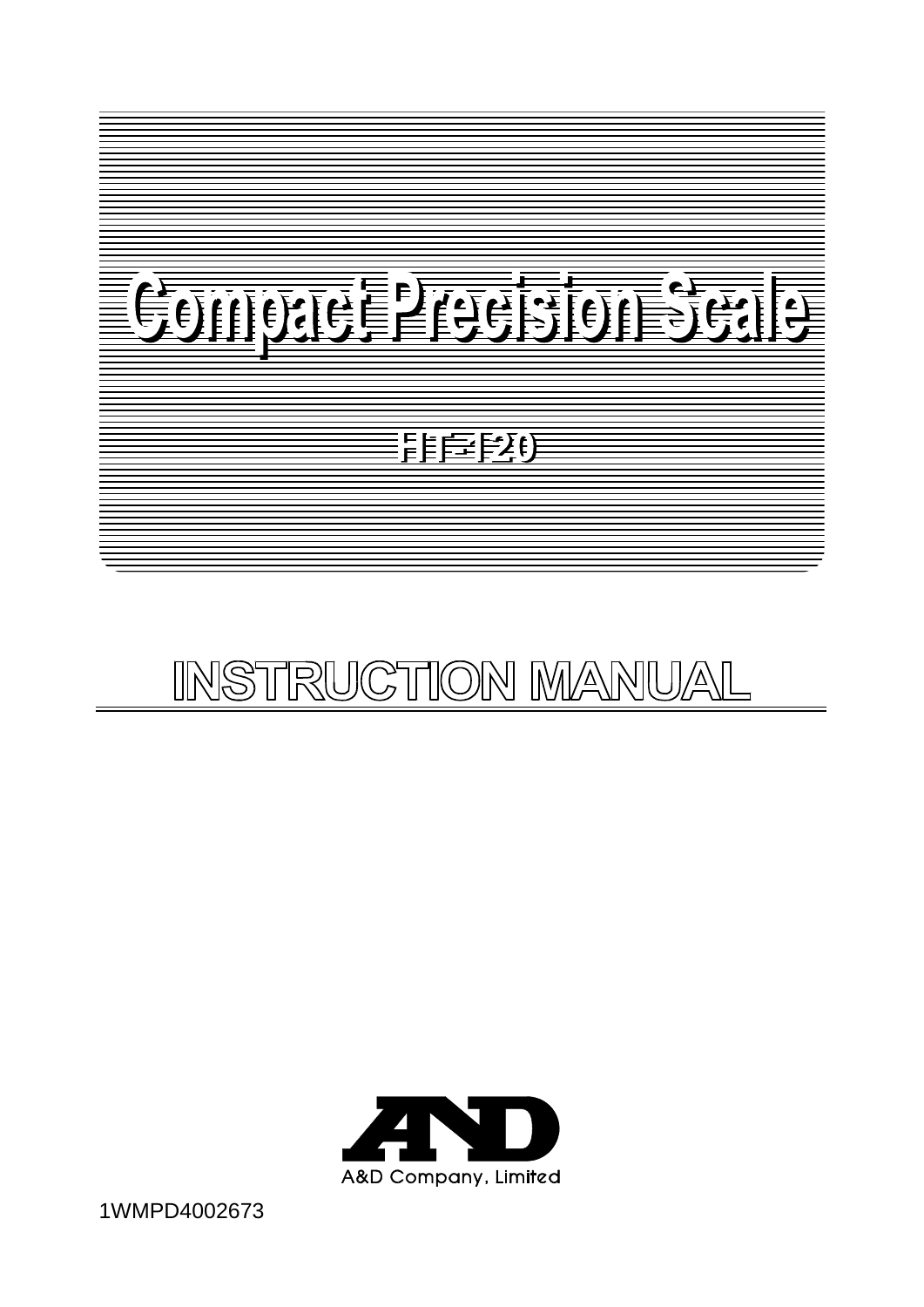# SAFETY PRECAUTIONS

All safety messages are identified by the following, "**WARNING**" or "**CAUTION**", of ANSI Z535.4 (American National Standard Institute: Product Safety Signs and Labels). The meanings are as follows:

| <b>A</b> WARNING    | A potentially hazardous situation which, if not<br>avoided, could result in death or serious injury. |
|---------------------|------------------------------------------------------------------------------------------------------|
| $\bigwedge$ CAUTION | A potentially hazardous situation which, if not<br>avoided, may result in minor or moderate injury.  |

- $\Box$  This manual is subject to change without notice at any time to improve the product.
- $\Box$  Product specifications are subject to change without any obligation on the part of the manufacture.
- $\Box$  When using the scale, the following safety precautions should always be followed.

## **WARNING**

#### **Repairs**

Do not disassemble the scale. Contact your local A&D dealer if your balance needs service or repair.

#### **Troubleshooting**

If a problem has occurred and you cannot clear it, stop using the scale, place a notice on the scale and request service from the store where you purchased the balance or from your local A&D dealer.

## **A** CAUTION

#### **Conditions for use and Ambient Temperature**

- $\Box$  The scale is a precision instrument. Avoid installing the scale in direct sunlight, excessive dust, high humidity, high temperature, large temperature fluctuations or magnetic fields, which may cause problems or malfunctions.
- $\Box$  Drafts and vibration may cause excessive weighing errors.
- □ Use the scale range of the -10 $^{\circ}$ C to 40 $^{\circ}$ C, with less than 85% R.H.

#### **Operation**

- $\Box$  Avoid using the weighing pan to mo ve the scale, as that could cause damage to the scale.
- $\Box$  Avoid overloading that could cause damage to the scale.
- $\Box$  The scale is not waterproof type. Water invading into the scale may cause damage.
- $\Box$  If the scale is not to be used for a long period of time, remove all batteries from the battery compartment to avoid battery leakage.
- $\Box$  Do not mix batteries made by different manufactures, or mix old and new batteries. Replace all of the batteries at one time.
- $\Box$  Use only the specified AC adapter for the scale (AC adapter is optional).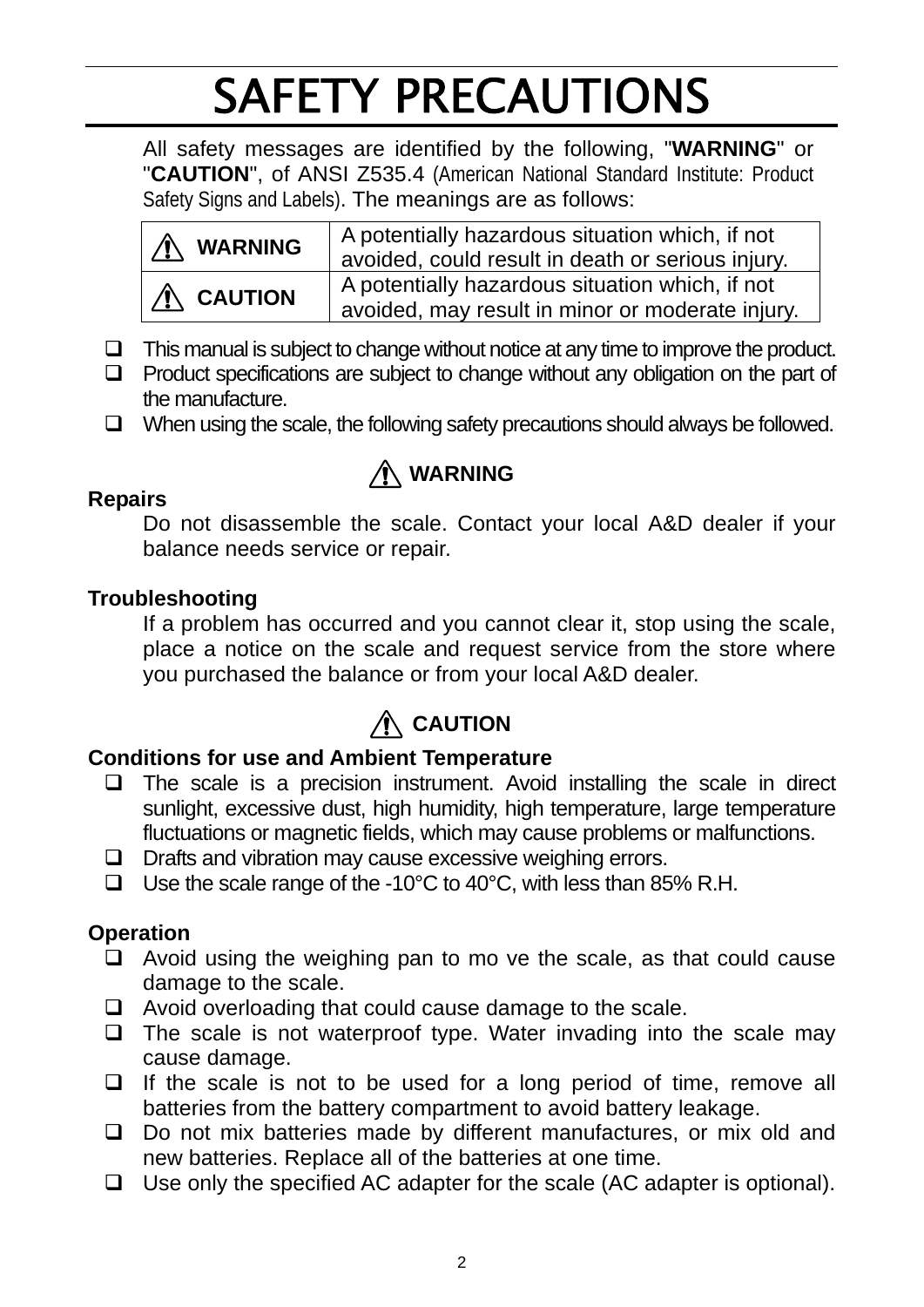#### **Compliance with FCC rules**

Please note that this equipment generates, uses and can radiate radio frequency energy. This equipment has been tested and has been found to comply with the limits of a Class A computing device pursuant to Subpart J of Part 15 of FCC rules. These rules are designed to provide reasonable protection against interference when the equipment is operated in a commercial environment. If this unit is operated in a residential area it may cause some interference and under these circumstances the user would be required to take, at his own expense, whatever measures are necessary to eliminate the interference. (FCC = Federal Communications Commission in the U.S.A.)

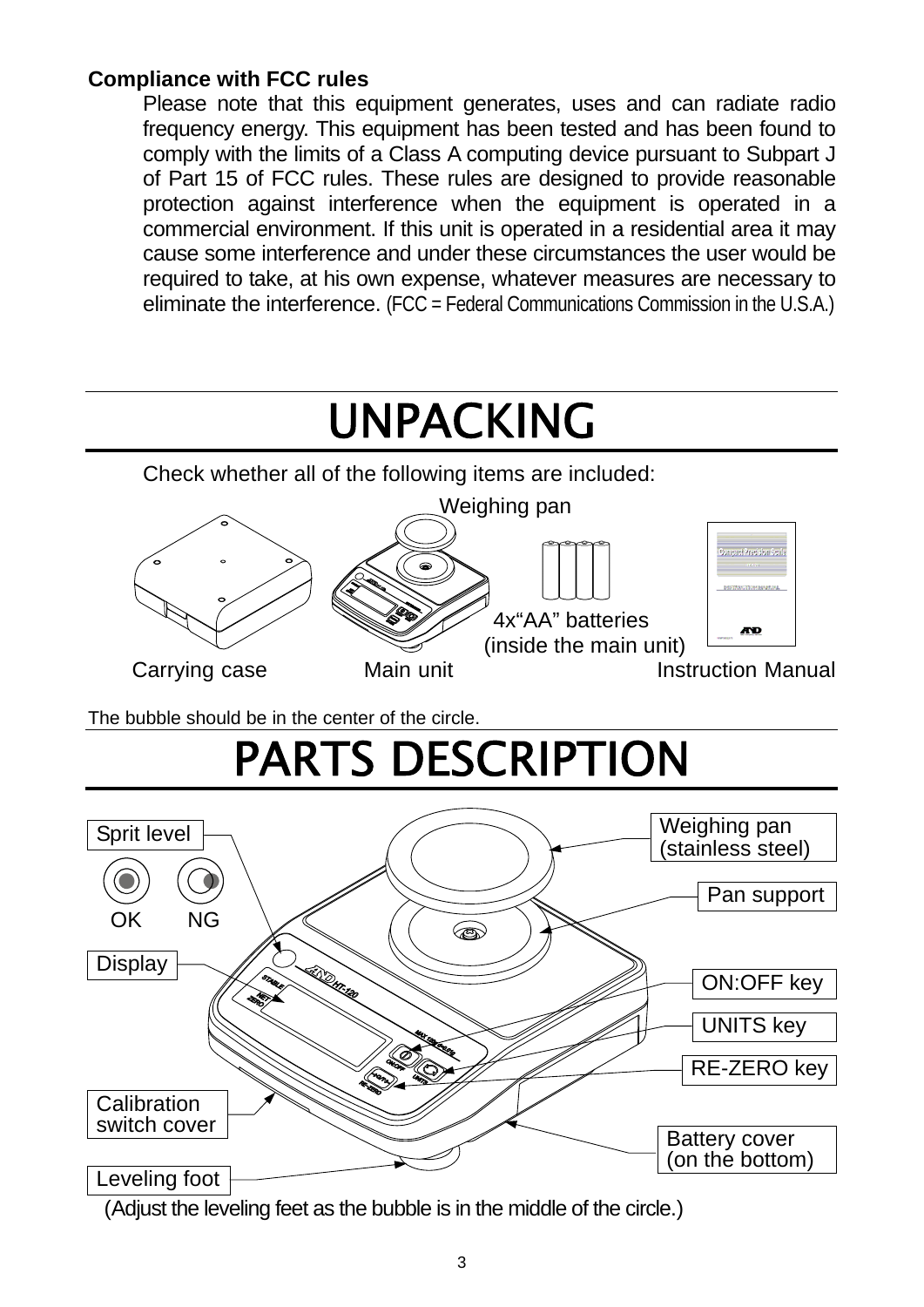

| ON:OFF<br>key            | Turns the scale power on/off.                                                                                                                                                                                                      |
|--------------------------|------------------------------------------------------------------------------------------------------------------------------------------------------------------------------------------------------------------------------------|
| RE-ZERO<br>key           | Sets the display to zero. When the weight is within $\pm 2\%$<br>of the weighing capacity to the zero point at the<br>power-on, the key will zero the scale. When the weight<br>exceeds +2%, it will be subtracted as tare weight. |
| <b>MODE</b><br>key       | Changes the weighing units.                                                                                                                                                                                                        |
| <b>STABLE indicator</b>  | Turns on when the weight reading is stable.                                                                                                                                                                                        |
| <b>NET</b> indicator     | Turns on when the net weight is displayed.                                                                                                                                                                                         |
| <b>ZERO</b> indicator    | Turns on at the center of zero point. At the net weight<br>zero point, both the ZERO and NET turn on.                                                                                                                              |
| <b>Battery indicator</b> | Shows the remaining battery level in 4 steps when<br>operated by batteries.                                                                                                                                                        |

# PREPARATION

## **Installing Batteries**

- Step 1 Remove the battery cover.
- Step 2 Before use, remove the insulation tape from the battery compartment.
- Step 3 Insert 4 new batteries into the battery compartment, taking care of the polarities.
- Step 4 Replace the battery cover.

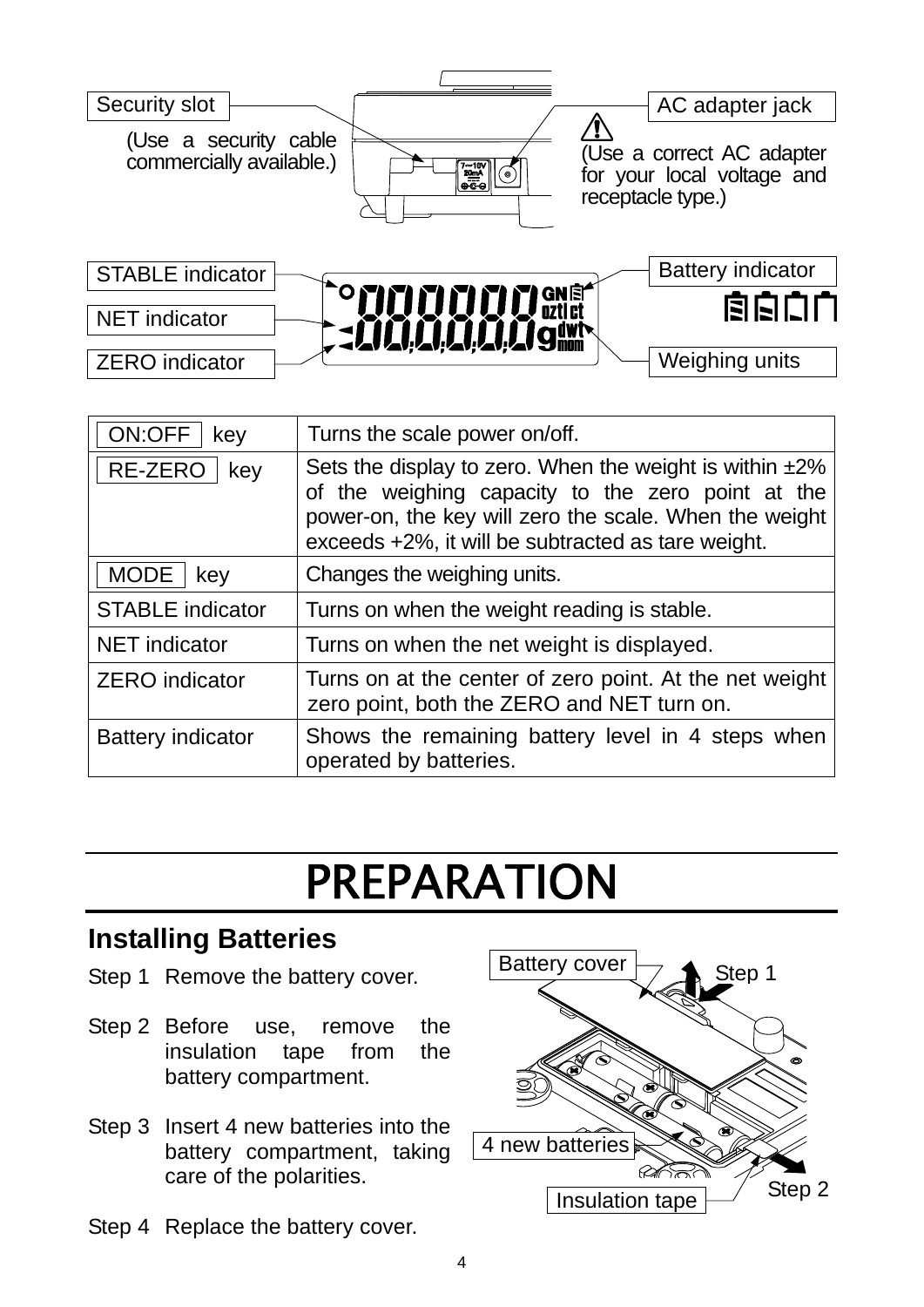Note The batteries provided with the scale are for testing the performance of the scale and may have a limited life.

### **When Using the AC adapter**

- Step 1 Verify that the AC adapter is correct.
- Step 2 Plug the AC adapter into the AC adapter jack.



### **Possibility of Electrostatic Influence**

When the ambient humidity gets low. plastics and insulators will be easily charged. That may make the reading unstable and cause some errors. To reduce the electrostatic influence, ground the scale using a threaded screw hole on the bottom. A ground wire and a screw are not included. Prepare the screw M3  $\times$  @  $\sim$  M3  $\times$  # (mm).



# WEIGHING

- Step 1 Press the ON:OFF key to turn the scale on. The scale displays all segments for a few seconds and shows zero. Press the  $\vert$  ON:OFF  $\vert$  key again to turn the scale off.
- Step 2 Press the UNITS  $\vert$  key to select an appropriate weighing unit. The scale will power up with the same weighing unit as the one in use when turned off last time.
- Step 3 Verify that the reading is zero. If not, press the  $R$  RE-ZERO key to zero the display. When you use a container for weighing, place an empty container on the weighing pan and press the  $R$  RE-ZERO  $R$  key to zero the display.
- Step 4 Place objects to be weighed on the weighing pan or in the container. Wait for the STABLE O to be displayed and read the value.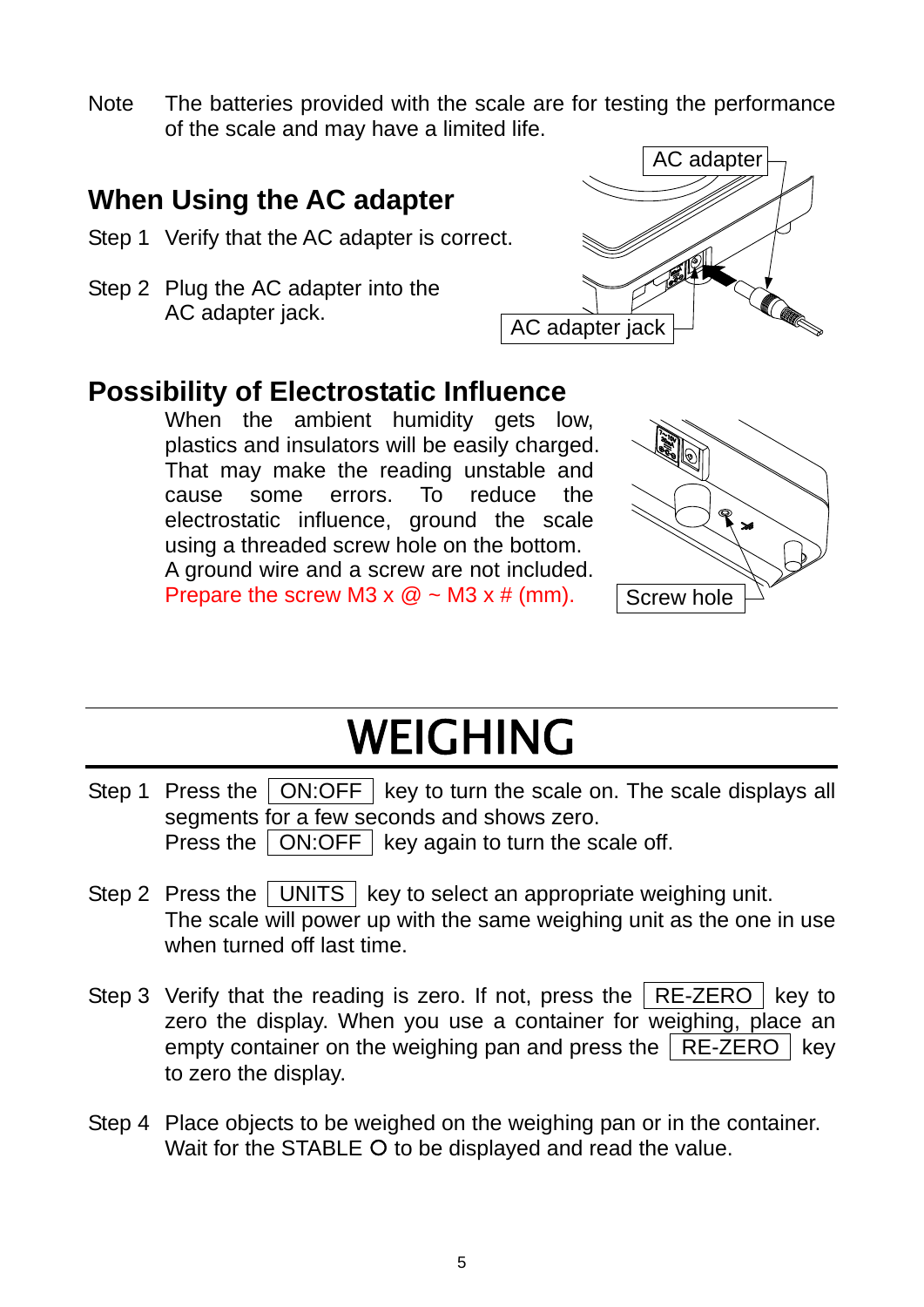## **Errors**

| -<br>-<br>-<br>_<br>_ |  |
|-----------------------|--|

Overload. Remove object from the weighing pan.

Out of range or unstable error. There is a load beyond the zero range at the power-on. When pressed the  $R$ E-ZERO key or powered on, unstable weighing shows this display either.

| h            |  |
|--------------|--|
| E RL         |  |
| Ê<br>е,<br>C |  |

Low battery. Replace batteries with four new ones immediately.

Calibration error. Unstable weighing or incorrect calibration weight.

Internal errors  $(\#$  will be 1, 2, 3, 4, 5 or 6). Request service.

# FUNCTIONS

## **Entering the Function Settings**

Turn the scale turned off and press the  $\boxed{ON:OFF}$  key while pressing the  $R$  RE-ZERO key. Then, the display will show the software version  $\boxed{P - 1.00}$  ("1.00" is an example and may be a different number.) This is the starting point of the function settings.

## **Key Operation**

UNITS key To select a function item.

RE-ZERO key To change the parameter of each item.

ON:OFF  $\vert$  key To finish the operation and turns off the scale.

Starting at the software version display, each function item appears cyclically by pressing the  $\sqrt{\text{UNITS}}$  key.



While the display shows function item, press the  $\sqrt{RE-ZERO}$  key to change the setting.

To finish the settings, press the  $\sqrt{ON:OFF}$  key to turn off the scale.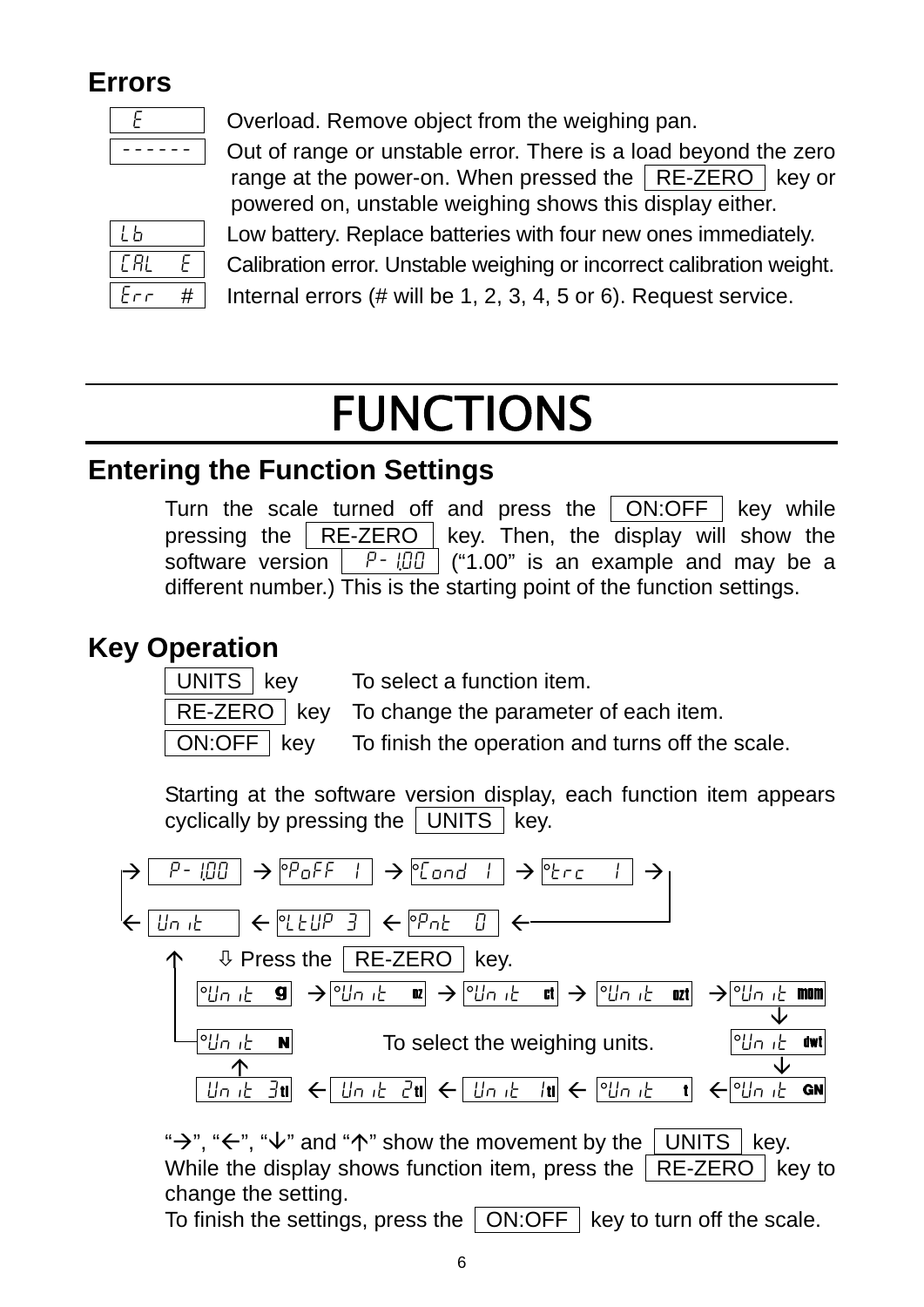## **Automatic Power Off Function**

If the scale is left ON and the STABLE  $O$  is displayed, the automatic power-off function turns power off after approximately 5 minutes.



 $P<sub>0</sub>$ FF  $\theta$  | Automatic power off function is disabled.

 $\overline{P_{\mathsf{G}}F_{\mathsf{F}}$  / Automatic power off function is enabled. (factory default)

## **Setting the Response/Stability Condition**

This function is to specify the response speed and to stabilize the weight value reducing the influence of ambient environment like vibration. But note that the setting is a trade-off between response and stability.



 $\lceil$  Cand  $\lceil$  Fast response / Sensitive to the vibration



 $\lceil$  Cond  $\lceil$  | Normal condition for both response and stability (factory default)

 $\overline{$  Land  $\overline{c}$  Slow response / Insensitive to the vibration

### **Setting the Zero Tracking Function**

This function is to automatically track small zero drift caused by changes in the ambient environment.



 $t \in \mathbb{C}$  | Zero tracking function is disabled.

 $t \in \mathbb{R}$  Zero tracking function is enabled. (factory default)

## **Selecting the Decimal Point**

This function is to select the decimal separator.

| Æ |  |
|---|--|
| r |  |

"." (period) (factory default)

"," (comma)

## **Setting the LCD Backlight Operation**

This function is to control how the LCD backlight turns off. When the weight data becomes and stays stable for some seconds, the backlight will automatically turn off. The weight change or the key operation will turn the backlight on (except the settings "always on " and "always off").

| FUP |  |
|-----|--|
| LUP |  |
| LUP |  |

Backlight is always off.

Backlight turns off 5 seconds after STABLE turning on.

Backlight turns off 10 seconds after STABLE turning on.

 $|$  LEUP 3 | Backlight turns off 30 seconds after STABLE turning on. (factory default)

Backlight turns off 60 seconds after STABLE turning on.

 $\lfloor L \frac{L}{U} \rfloor$  Backlight is always on.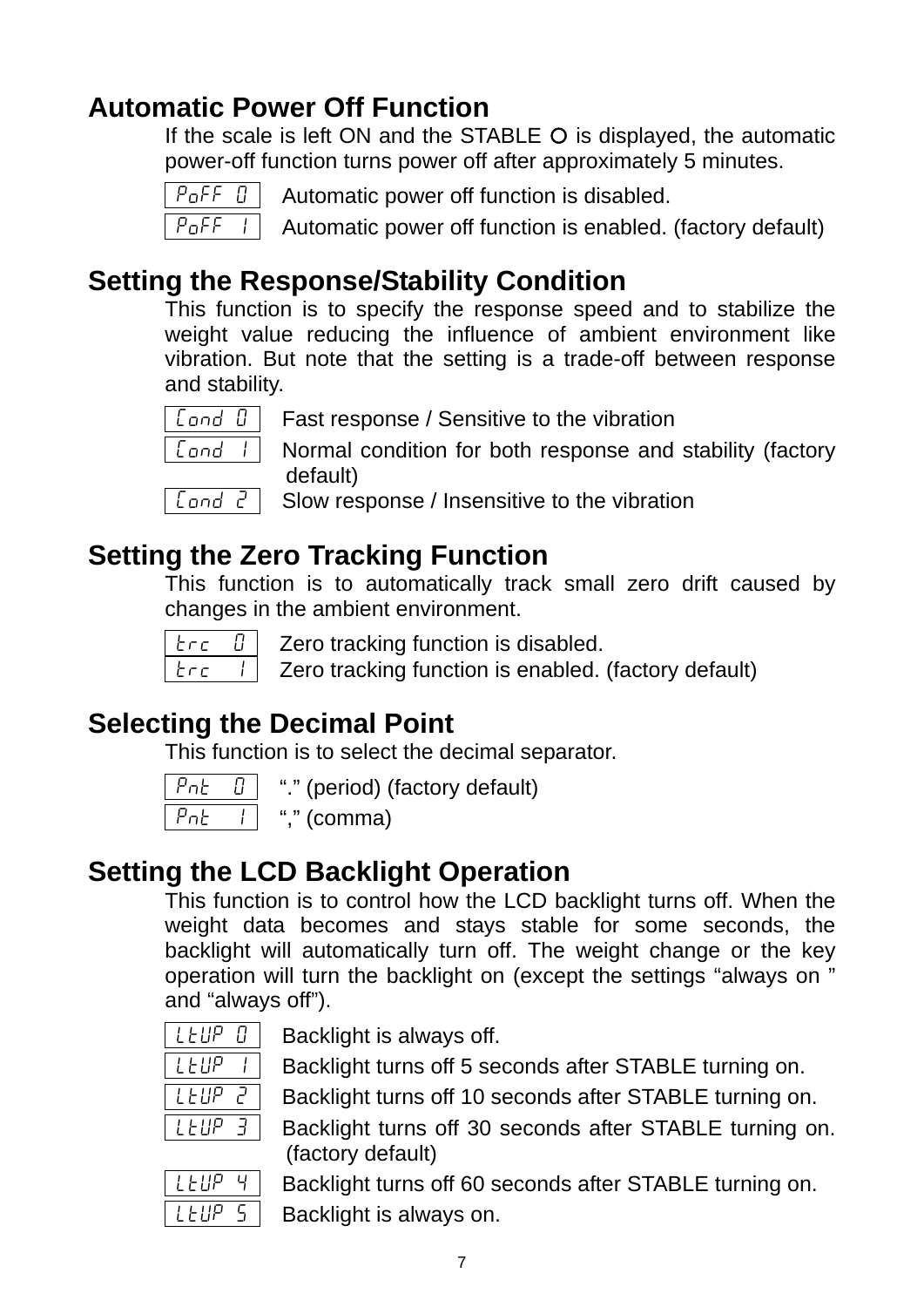## **Setting the Weighing Units to Use**

- $\Box$  The scale has the weighing units listed in the table below and the units to be used only can be selected. Set the weighing units enabled or disabled as appropriate.
- $\Box$  There are three types of taels, HK general/Singapore tael, HK jewelry tael and Taiwan tael. But one of them can be selected.
- $\Box$  The order of units to be displayed is as in the table and it cannot be changed.

 $\overline{UNITS}$  | key To select the unit to be set.

RE-ZERO key To set the displayed unit enabled or disabled.

The STABLE O indicates the displayed unit enabled. ex.  $\begin{bmatrix} 0 & \mu & \mu \\ 0 & \mu & \mu \end{bmatrix}$  shows "g" enabled.  $\begin{bmatrix} \mu & \mu & \mu \\ \mu & \mu & \mu \end{bmatrix}$  shows "g" disabled.

| Unit      | Unit name         | Conversion to gram | At setting mode              |
|-----------|-------------------|--------------------|------------------------------|
| g         | Gram              | 1 <sub>g</sub>     | °Un it<br>$\mathbf{g}$       |
| <b>OZ</b> | Ounce (avoir)     | 28.349523125 g     | °Un it<br>DZ.                |
| ct        | Metric carat      | 0.2 <sub>g</sub>   | °Un it<br>CŤ.                |
| ozt       | Troy ounce        | 31.1034768 g       | °Un it<br>021                |
| mom       | momme             | 3.75g              | °Un it<br>mom                |
| dwt       | Pennyweight       | 1.55517384 g       | °Un it<br>dwt                |
| <b>GN</b> | Grain (UK)        | 0.06479891 g       | °Un it<br><b>GN</b>          |
| t         | Tola (India)      | 11.6638038 g       | °Un it                       |
|           | Tael (HK general) | 37.7994 g          | °Un it<br>t                  |
| tl        | Tael (HK jewelry) | 37.4290 g          | <i>せった 2</i> ॥               |
|           | Tael (Taiwan)     | 37.5g              | $\lfloor \ln  E  \rfloor$ tl |
| N         | <b>Newton</b>     | See below.         | °Un ıE<br>N                  |

 $\Box$  HK = Hong Kong. HK tael (general) is equal to Singapore tael.

 $\Box$  Newton is a value calculated as follows:

Newton = (weight in gram) x (9.80665 m/s<sup>2</sup>) / 1000.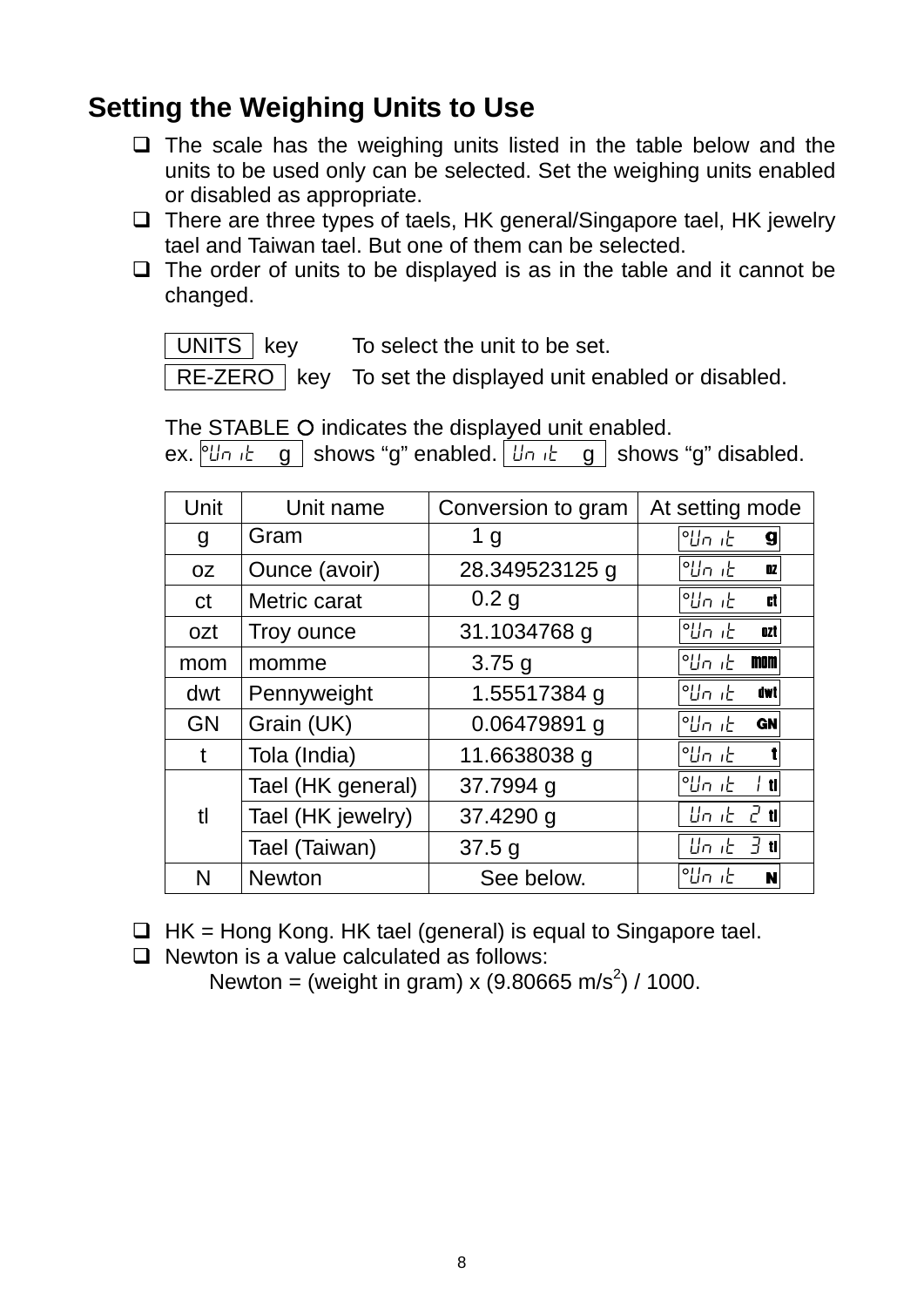# CALIBRATION

### **When is Calibration Required?**

Calibration may be required when the scale was initially installed or has been moved to another location.



## **Calibration Using a Calibration Weight**

- Step 1 Press the Calibration switch while the scale is in the weighing mode. Then,  $|CHL|$  will be displayed.
- Step 2 Press the RE-ZERO key and  $\sqrt{aR}$   $\sqrt{a}$  will be displayed. With nothing on the weighing pan, press the  $\sqrt{RE-ZERO}$  key.
- Step 3 The display shows  $\boxed{[F_l]}$  blinking while waiting for the weighing value to be stable. When becoming stable, the scale perform zero calibration and will show  $\sqrt{CHL/IIIg}$  (factory default) with tens place digit blinking).

Select the next step as follows:

- $\Box$  Proceed to the span calibration of Step 4.
- $\Box$  Press the  $\Box$  ON:OFF key to finish the procedure without performing the span calibration.
- Step 4 At the display  $\vert$  CRL IDD<sub>g</sub>  $\vert$ , place the calibration weight 100 g ( $\pm$ 2 mg) on the center of the weighing pan and press the  $\sqrt{RE-ZERO}$  key.
	- $\Box$  To use the other calibration weight (50 g or more recommended), press the  $\boxed{\overline{UNITS}}$  key to change by 10 g and place the weight equal to the displayed value.
- Step 5 The display shows  $\vert$  CRL  $\vert$  blinking while waiting for the weighing value to be stable. When becoming stable, the scale perform span calibration and will show  $\left| \epsilon_{\text{nd}} \right|$  . Remove the calibration weight and press the  $\sqrt{ON:OFF}$  key to finish the procedure.

## **Gravity Acceleration Compensation**

The scale is calibrated with the gravity acceleration value 9.7985 m/s<sup>2</sup> at the factory. When the gravity acceleration at your location is different value, you should calibrate the scale using a calibration weight. But if the calibration weight cannot be prepared, change the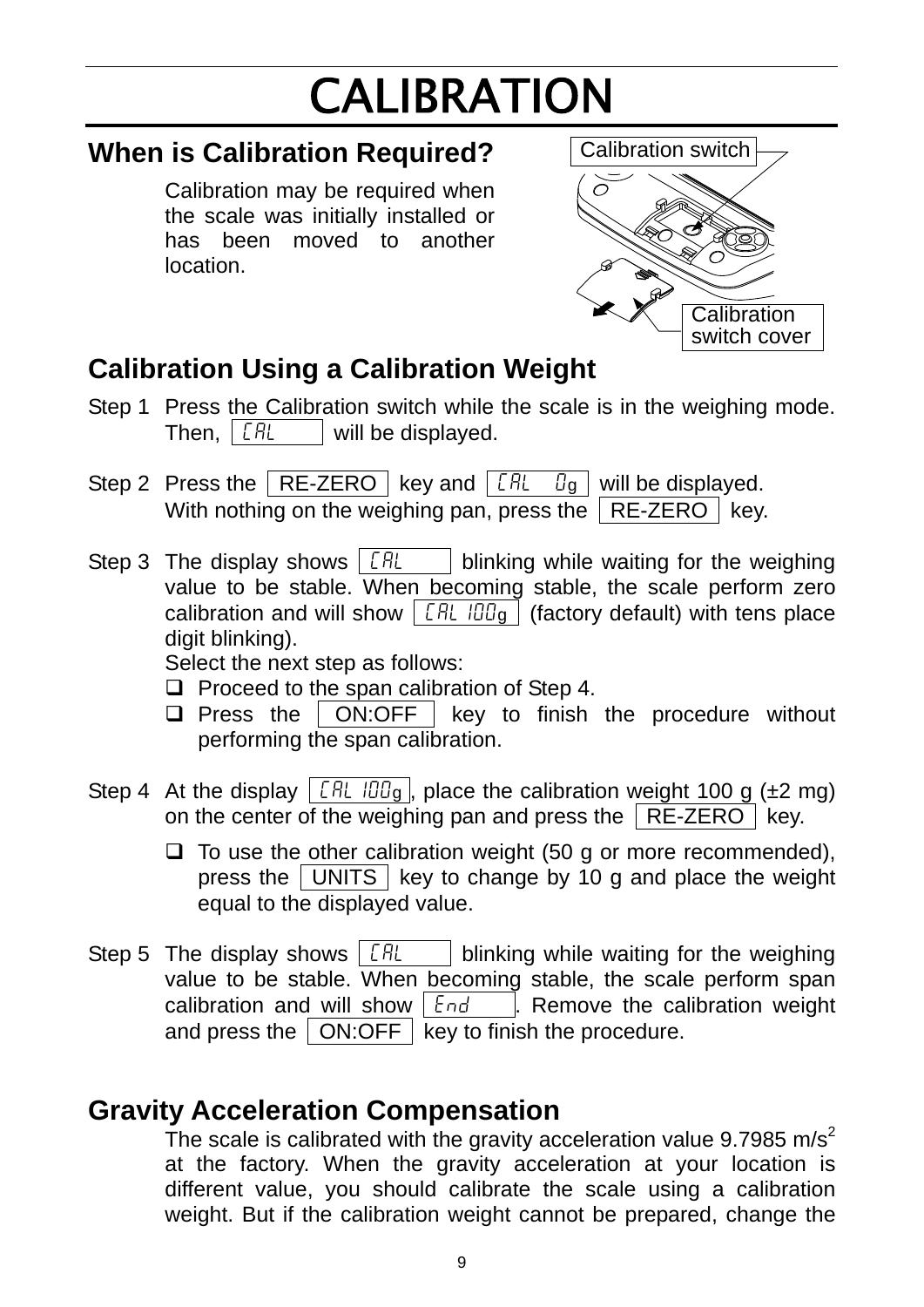gravity acceleration of your scale to the value of the area where the scale is used. See "The Value of Gravity Acceleration at Various Locations" of this manual.

- Step 1 Start from  $\sqrt{CHL}$  display at the Step 1 of "Calibration Using a Calibration Weight", and press the  $\boxed{\overline{UNITS}}$  key and the current acceleration value will be displayed.  $\overline{ex.} \left[ \frac{9.7985}{5} \right]$
- Step 2 Press the  $\sqrt{RE-ZERO}$  and the digit that can be changed starts to blink. Change the value with following keys.

RE-ZERO key To increment the blinking digit.

 $UNITS \mid key$  To move the blinking digit.

Step 3 After setting the new value, press the  $R$  RE-ZERO key while pressing the  $\sqrt{\text{UNITS}}$  key. Then, the display will show  $\boxed{\text{End}}$  for a second and stop blinking the value. Press the  $\sqrt{ON:OFF}$  key to finish the procedure.

### **Restoring the Calibration Data**

The zero calibration, span calibration and gravity acceleration values can be restored to the factory default values.

Ex. The scale was calibrated with wrong weight, but there is no correct weight. The values above can be reset to the factory default.

- Step 1 Start from  $\vert$  CRL  $\vert$  display at the Step 1 of "Calibration Using a Calibration Weight", and press the  $\sqrt{\text{UNITS}}$  key twice to display  $LLr$
- Step 2 Press the RE-ZERO key, then the display will show  $|L_1 \cap L_2|$ . Press the  $\sqrt{RE-ZERO}$  key again to display  $\sqrt{LL}$   $\sqrt{L}$  to restore.
- Step 3 At the display  $\lceil \ell \rceil$   $\lceil \frac{1}{2} \rceil$  gives the  $\lceil \frac{1}{2} \rceil$  RE-ZERO key while pressing the UNITS key. Then, the display will show  $\boxed{End}$  for a second and automatically return to  $|$  [L $\cdot$ Press the  $\boxed{\text{ON:OFF}}$  key to finish the procedure.
	- **If perform the step 3. to the display**  $\boxed{L n\omega}$ , the display will return to  $\lceil \ell \cdot \rceil$  without showing  $\lceil \ell \cdot \rceil$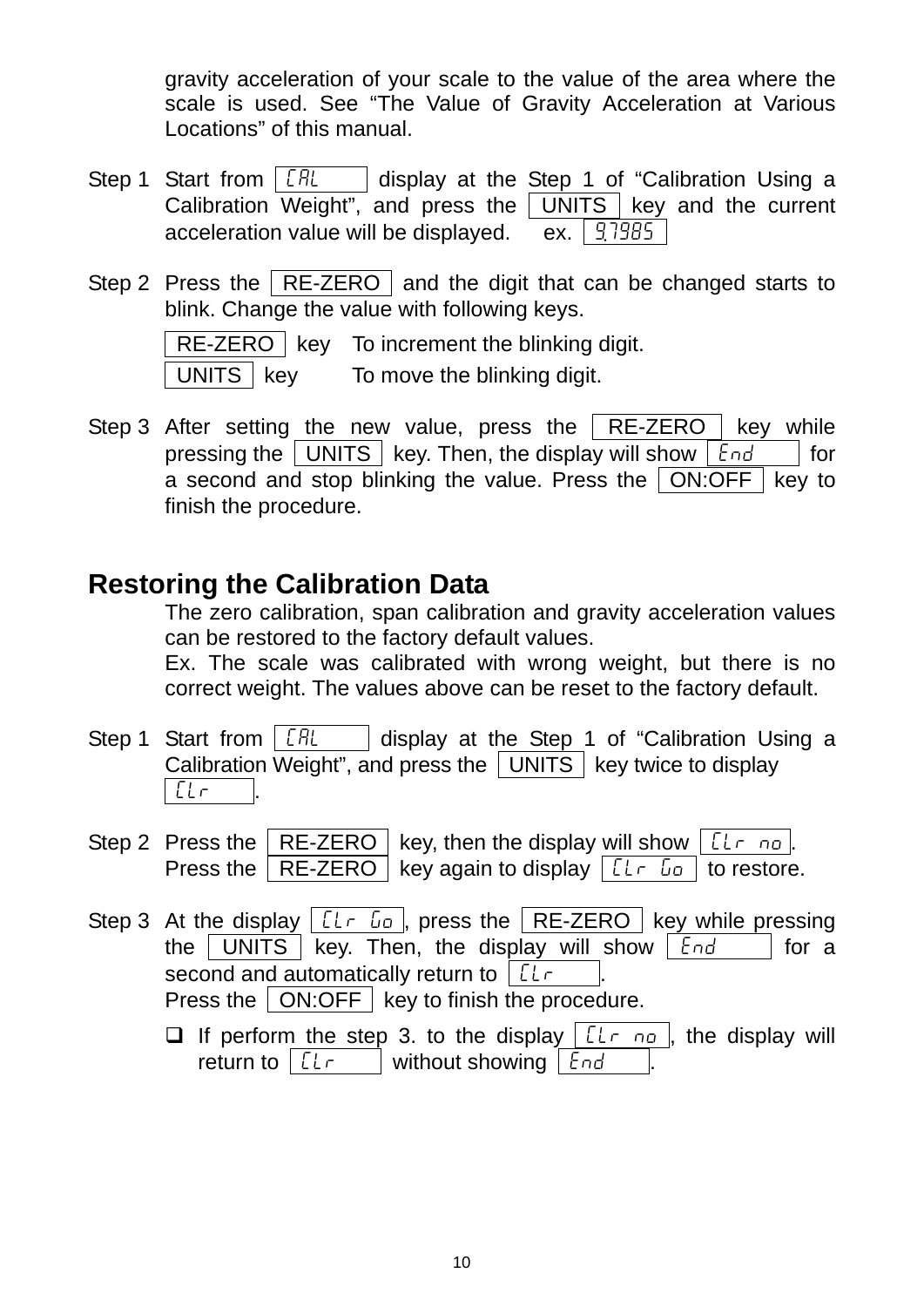# **SPECIFICATIONS**

| <b>MODEL</b>        | HT-120                                                |
|---------------------|-------------------------------------------------------|
| Weighing capacity   | 120 <sub>g</sub>                                      |
| <b>Resolution</b>   | $0.01$ g                                              |
| Non-linearity       | ± 0.02 g                                              |
| Repeatability       | 0.01 g (Std. deviation)                               |
| Span drift          | 50 ppm/°C (5°C to 35°C / 41°F to 95°F)                |
| Operating temp.     | -10°C to 40°C / 14°F to 104°F, Less than 85%RH        |
| <b>Display</b>      | 15 mm / 0.59 inches, 7segment LCD with backlight      |
| Display update      | Approximately 10 times per second                     |
| Power supply        | 4 x "AA" batteries (R6P / LR6) or AC adapter (option) |
| <b>Battery life</b> | Approx. 500 hours with alkaline cells at 20°C / 68°F  |
|                     | (backlight off)                                       |
| Pan size            | $\phi$ 70 mm / $\phi$ 2.76 inches                     |
| <b>Dimensions</b>   | 136 (W) x 150 (D) x 57.5 (H) mm                       |
|                     | 5.35 (W) x 5.91 (D) x 2.26 (H) inches                 |
| Net weight          | Approximately 500 g / 1.1 lb                          |
| Max. Tare weight    | 120q                                                  |
| Calibration weight  | 100 g (factory default)                               |
| <b>Accessories</b>  | This manual, 4x"AA" batteries (for operation check)   |
| Option              | AC adapter (contact your dealer)                      |

## The Value of Gravity Acceleration at Various Locations

| Amsterdam           | $9.813 \text{ m/s}^2$  | Madrid               | 9.800 m/s <sup>2</sup>   |
|---------------------|------------------------|----------------------|--------------------------|
| <b>Athens</b>       | 9.807 m/s <sup>2</sup> | Manila               | 9.784 m/s <sup>2</sup>   |
| <b>Auckland NZ</b>  | 9.799 m/s <sup>2</sup> | Mexico City          | $9.779$ m/s <sup>2</sup> |
| <b>Bangkok</b>      | 9.783 m/s <sup>2</sup> | Milan                | 9.806 m/s <sup>2</sup>   |
| <b>Brussels</b>     | $9.811 \text{ m/s}^2$  | New York             | $9.802 \text{ m/s}^2$    |
| <b>Buenos Aires</b> | 9.797 $m/s^2$          | Oslo                 | $9.819 \text{ m/s}^2$    |
| Calcutta            | 9.788 m/s <sup>2</sup> | Ottawa               | $9.806$ m/s <sup>2</sup> |
| Cape Town           | 9.796 m/s <sup>2</sup> | Paris                | 9.809 m/s <sup>2</sup>   |
| Chicago             | 9.803 m/s <sup>2</sup> | Rio de Janeiro       | 9.788 m/s <sup>2</sup>   |
| Copenhagen          | $9.815 \text{ m/s}^2$  | Rome                 | 9.803 m/s <sup>2</sup>   |
| Cyprus              | 9.797 $m/s^2$          | San Francisco        | $9.800 \text{ m/s}^2$    |
| Djakarta            | 9.781 m/s <sup>2</sup> | Singapore            | 9.781 m/s <sup>2</sup>   |
| Frankfurt           | $9.810 \text{ m/s}^2$  | Stockholm            | $9.818 \text{ m/s}^2$    |
| Istanbul            | 9.808 m/s <sup>2</sup> | Sydney               | 9.797 $m/s^2$            |
| Havana              | 9.788 m/s <sup>2</sup> | Taipei               | 9.790 m/s <sup>2</sup>   |
| Helsinki            | $9.819 \text{ m/s}^2$  | Tokyo                | 9.798 m/s <sup>2</sup>   |
| <b>Kuwait</b>       | 9.793 m/s <sup>2</sup> | Vancouver, BC        | $9.809$ m/s <sup>2</sup> |
| Lisbon              | 9.801 m/s <sup>2</sup> | Washington DC        | 9.801 m/s <sup>2</sup>   |
| London (Greenwich)  | $9.812 \text{ m/s}^2$  | <b>Wellington NZ</b> | $9.803 \text{ m/s}^2$    |
| Los Angeles         | 9.796 m/s <sup>2</sup> | Zurich               | $9.807$ m/s <sup>2</sup> |